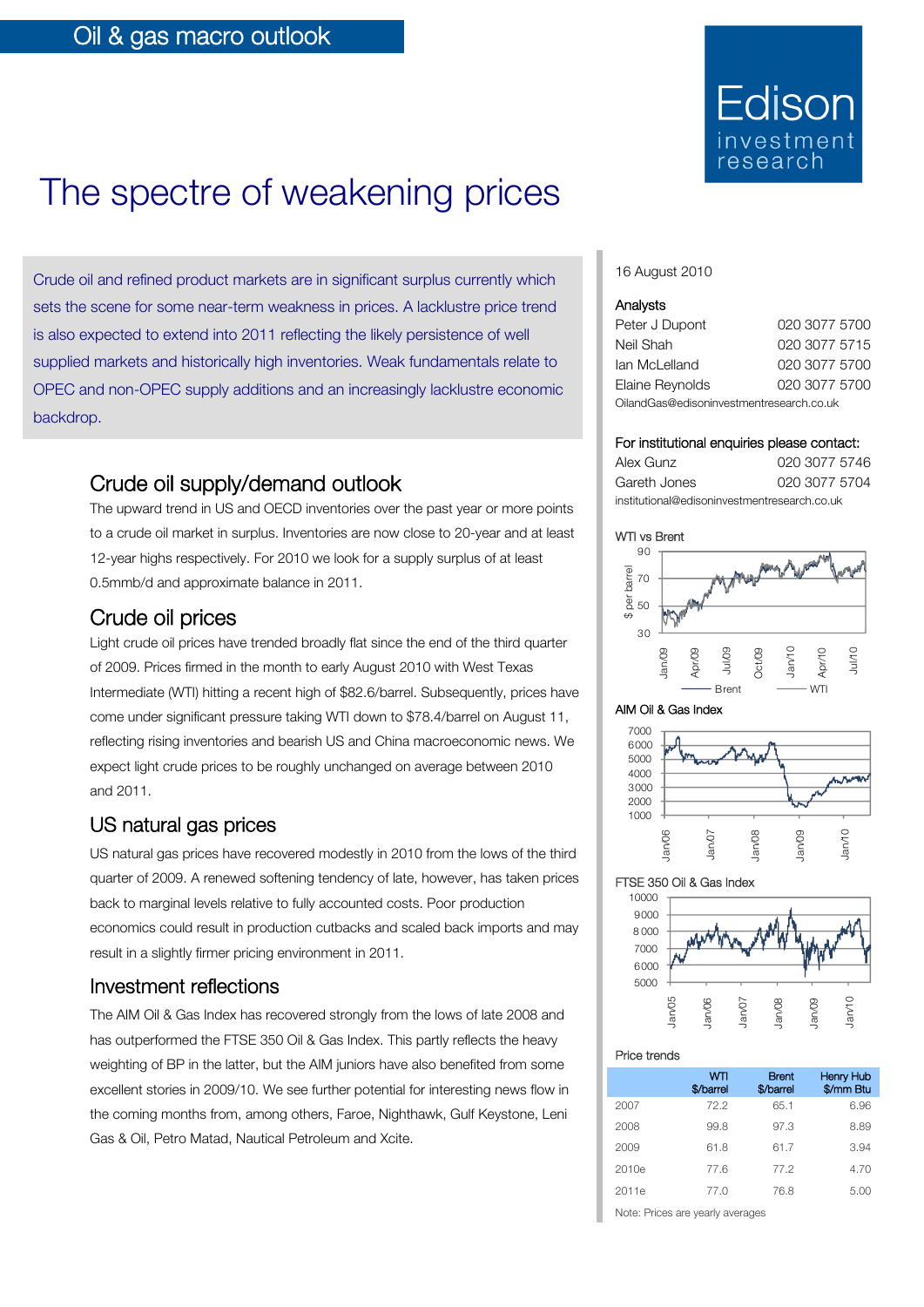## Crude oil market dynamics

### Price overview

### Recent price developments

Benchmark light crude oil prices have trended broadly flat since the end of the third quarter of 2009 after having rebounded strongly from the five-year lows of late 2008 and early 2009 over the prior eight or nine months. Between end September 2009 and early August 2010 WTI (West Texas Intermediate) has traded between a low of \$65.96/barrel on 24 May and a high of \$86.84/barrel on 6 April. Over the past 10 months WTI has averaged \$78/barrel.

The ebb and flow in oil prices in 2010 has mainly reflected swings in sentiment concerning the direction of the world economy. The strong performance between January and early May reflected optimism on this score, while the sharp plunge over the following two or three weeks was a response to a bout of market pessimism related in large part to the European sovereign debt crisis. As concerns on this front have eased, prices have trended higher. The swings in oil markets in recent months have been strongly positively correlated with movements in the S&P 500 and inversely correlated to the strength of the dollar. Tending to keep a lid on oil prices over an extended period has been partly a perceived lacklustre world economic outlook and partly ample supplies as reflected by burgeoning inventories.

Over the past month or so, light crude prices initially showed signs of firming. WTI, for example, climbed from a recent low on 6 July of \$71.98/barrel to \$82.6/barrel, around a three month high, on 3 August. There was a particularly large gain on August 2 of \$2.39/barrel driven it appears by positive stock market influences. Post 6 August WTI came under heavy pressure with the price down to \$78/barrel by 11 August. This reflected further evidence of inventory building and bearish macro economic news flow related to the US and China. The WTI price on 11 August was up 12% from a year previously and 148% on the 22 December 2008 closing low of \$31.41/barrel. Compared with the 3 July 2008 closing high of \$145.29/barrel, WTI is down 46%.





Source: Bloomberg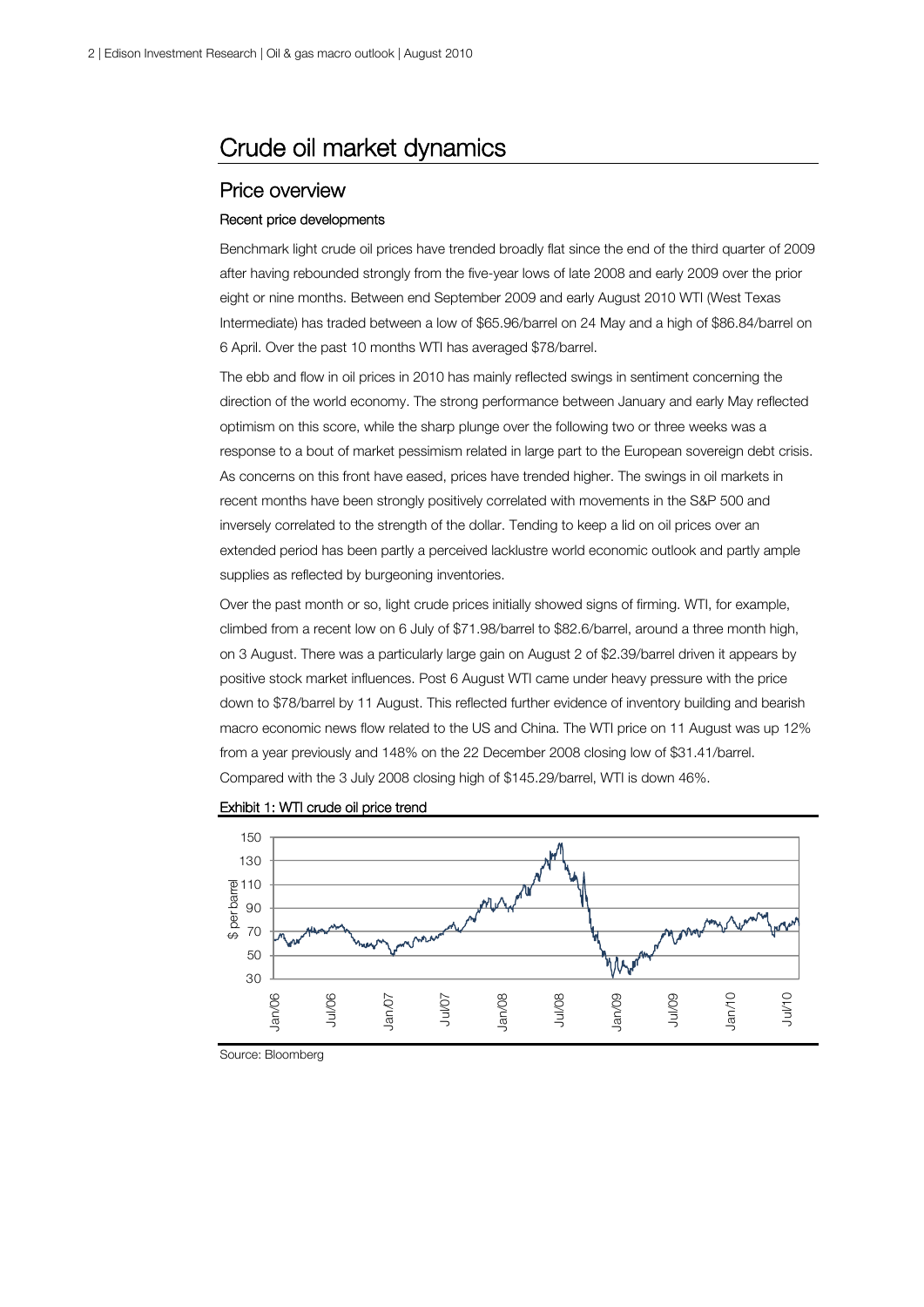



#### Source: Bloomberg

In real terms WTI is trading slightly above the average for the period from early 2004, when oil prices started to take-off, to 2010. This implies that it has rarely been higher in real terms from the perspective of the past 20 or 30 years. According to Bloomberg data, WTI adjusted for inflation was trading on 11 August at \$36/barrel (nominal WTI deflated by the US consumer price index starting in May 1983). This compares with averages of \$33/barrel and \$26/barrel for the period between 2004 and 2010, and 2000 and 2010 respectively. The only periods over the past 30 years when WTI has been higher in real terms than at present have been in the early 1980s and between late 2007 and the third quarter of 2008. The high for WTI in real terms was \$67/barrel in July 2008 and the low \$6.6/barrel in late 1998.





Source: Bloomberg

#### Exhibit 4: WTI 2007/10 quarterly price scenario

| \$/bbl | 01   | Q2    | QЗ    | Q4   | Average |
|--------|------|-------|-------|------|---------|
| 2007   | 58.1 | 65.0  | 75.2  | 90.5 | 72.2    |
| 2008   | 97.9 | 123.8 | 118.2 | 59.1 | 99.8    |
| 2009   | 43.2 | 59.7  | 68.1  | 76.0 | 61.8    |
| 2010   | 78.8 | 77.9  | 77.0  | 76.5 | 77.6    |

Source: Bloomberg and Edison Investment Research

### Light crude spreads

WTI is an inland US light crude grade with low sulphur characteristics. Historically it has sold at a premium of \$1 to \$2/barrel to North Sea Brent crude reflecting the strength of demand in the US for high-grade feedstock for conversion into gasoline and the cost of shipping crude to the US from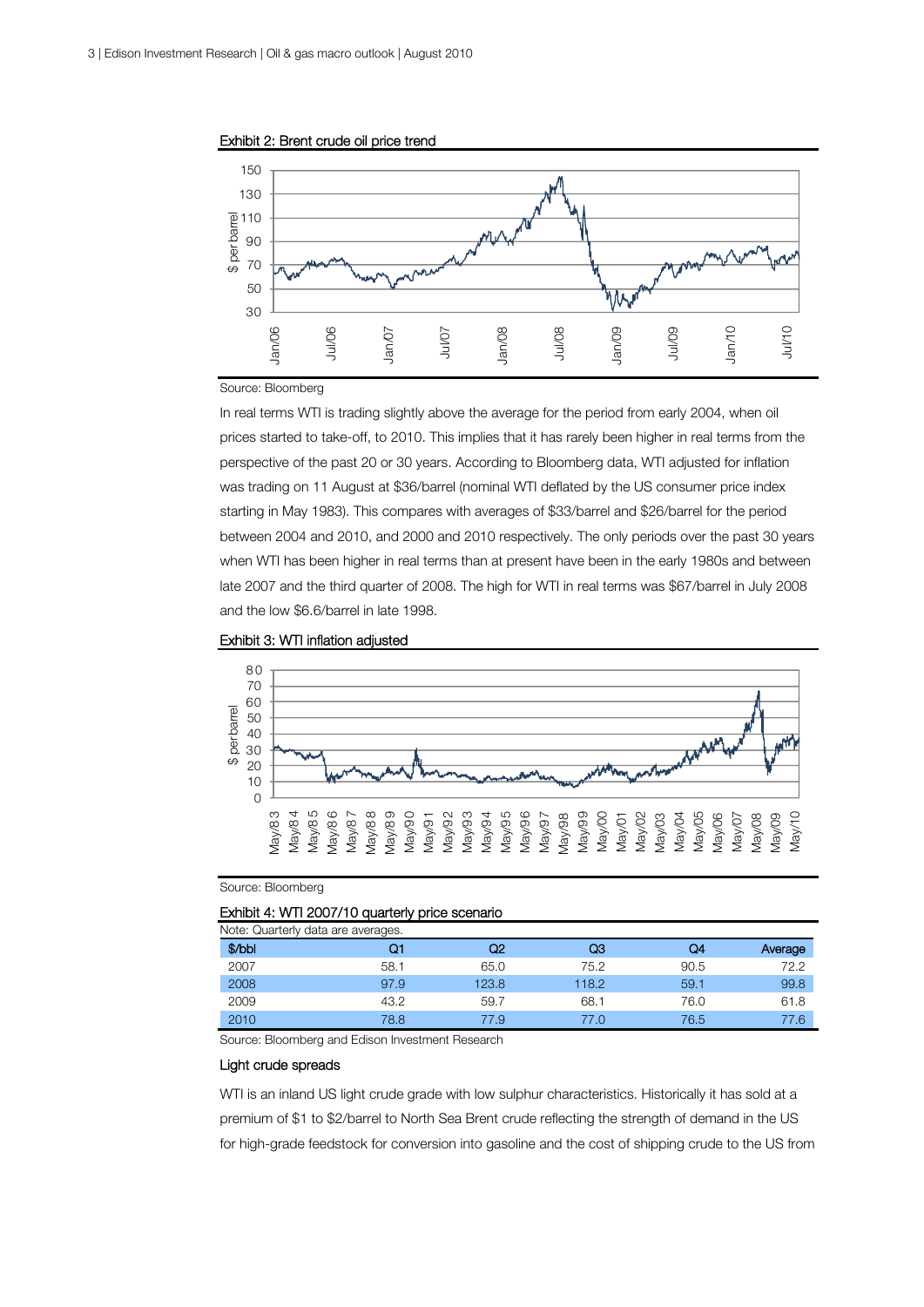other regions. In recent years, however, this relationship has become less pronounced and indeed WTI has on occasion traded at a discount to Brent. This occurred most notably in late 2008 and early 2009 when it reached over \$10/barrel.

At the beginning of 2010 WTI was trading at a premium of about \$2/barrel to Brent. During May however this reversed sharply to a discount which hit \$5.71/barrel on 13 May. For the month as a whole the WTI discount averaged \$2.7/barrel. As in 2008 and 2009 the swing to a WTI discount reflected a hefty build-up in inventories at the WTI basing point at Cushing driven by rising US production, increasing supplies from Canada and depressed refining activity. Significantly, Cushing is partially landlocked with pipeline connections from the Gulf Coast but only in the reverse direction indirectly. During June the WTI swung back to a modest premium, averaging \$0.5/barrel and in July there was a further widening to \$1.6/barrel as Cushing inventories slipped from record levels. At the beginning of August WTI was trading at close to parity with Brent. In the coming weeks it seems entirely possible that Brent will once again move to a significant premium to WTI due to continuing high inventories at Cushing and maintenance programmes reducing output in the North Sea.

The other key light crude spreads have followed a normal pattern in recent weeks. For example, in July low sulphur Nigerian Bonny light traded at a premium of \$1.57/barrel on average to Brent while Brent traded on the same basis at a premium of \$2.09/barrel to lower quality Dubai Fateh. In recent weeks the trend in Gulf light crude oil prices has tended to be soft relative to Brent reflecting a build-up of supply in the region. Consequently, by 3 August the Brent-Dubai-Fateh spread had widened to \$4.8/barrel.

Historically, the most valuable of the major light crudes has been Malaysian-sourced Tapis, a very high grade sweet product with low transport costs to eastern Pacific margin markets. In July Tapis traded at an average premium to Brent of \$5.12/barrel. The spread narrowed to \$3.58/barrel in early August probably reflecting increasing competition from Middle East grades.

### Heavy crude discounts

US heavy discounts to WTI narrowed sharply in late 2008 and early 2009, but have subsequently widened somewhat much to the gratification of sophisticated refineries with advanced coker and hydro-cracking equipment capable of handling such crudes. Taking Mars, a medium sour grade sourced from the Gulf of Mexico, the discount at the end of July was \$2.20/barrel against an unusual and virtually unprecedented premium of \$0.57/barrel in the first quarter of 2009. Maya, a Mexican-sourced heavy grade, at the end of July was trading at a discount of \$9.59/barrel, well up on the \$4.56/barrel of early 2009. Discounts have widened according to the leading independent refinery, Valero, due to a combination of increasing OPEC production of heavy crudes, high inventories of residual fuel oil and depressed usage of low quality medium/heavy sour crudes in South America due to refinery outages.

However, the recovery in heavy crude discounts has only been partial. In 2005 and 2006, it should be remembered, the Mars and Maya discounts to WTI were running at about \$7 and \$15/barrel respectively. The persistence of historically low discounts for heavy sour crude is arguably surprising, but probably relates in large part to continuing high WTI inventories at Cushing. Valero is of the view that heavy discounts will widen in due course given the expected increase of supplies of heavy Canadian crude on the Gulf Coast.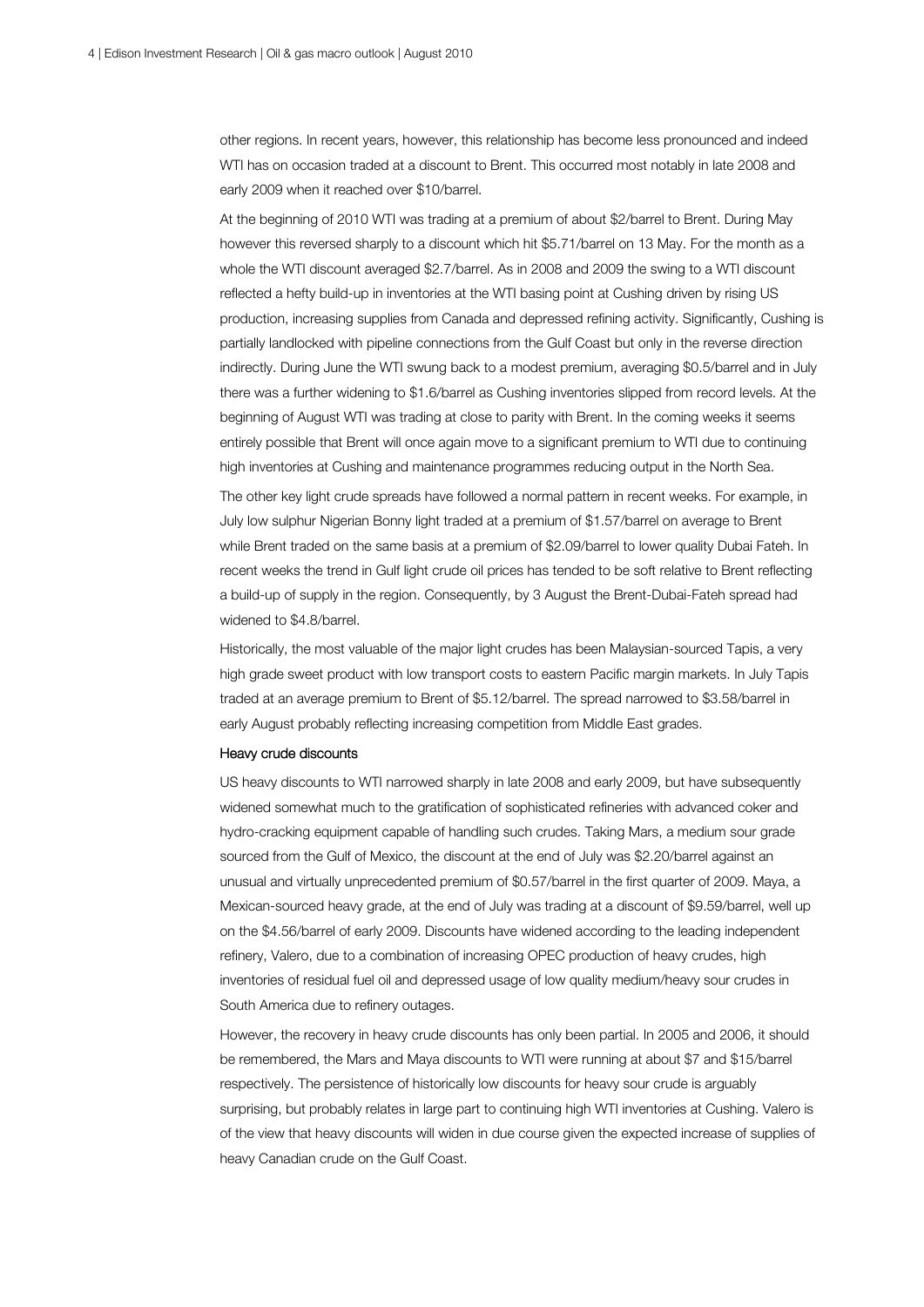

Exhibit 5: Medium and heavy sour crude oil dicsounts

Source: Valero Energy

#### Supply/demand balance

### **Supply**

World oil supply hit an all-time peak of about 87mmb/d in July 2008. Over the following nine months supply fell to about 83.5mmb/d reflecting OPEC production cutbacks. Between the first quarters of 2009 and 2010 supply trended higher, reaching a peak of 86mmb/d in February 2010. This partly reflected moderate slippage in the OPEC quota regime and partly rising production from non-OPEC sources. Since the first quarter of 2010, world production has softened marginally and in June, according to OPEC, was running at 85.7mmb/d, 2.5% above a year previously. Non-OPEC supply has shown moderate but significant gains in recent years. Conventional crude oil production increased by about 0.7% pa between 2005 and 2009 while total supply, including OPEC natural gas liquids (NGLs), rose by slightly more at 0.9% pa. Total non-OPEC supply in 2009 increased by 1mmb/d and averaged 55.5mmb/d, split 51.2mmb/d crude and bio-fuels and 4.3mmb/d OPEC NGLs (not subject to quota).

 Prospects for non-OPEC output for 2010 as a whole appear bullish subject to the usual caveats concerning operational problems, strikes, adverse weather conditions, terrorist activity and geopolitical developments. OPEC and the International Energy Agency (IEA) are looking for gains, including OPEC NGLs, of 0.95mmb/d and 1.40mmb/d respectively while the Energy Information Administration (EIA), the statistical arm of the US Department of Energy, is forecasting an increase of 1.20mmb/d. In terms of crude oil and bio-fuels, the key drivers are expected to be the US, India, Brazil, Colombia, Oman, Russia, Azerbaijan and Kazakhstan. Significantly, Russian production has recently been running at record levels of over 10mmb/d benefiting in part from favourable tax treatment on new fields. For NGLs and non-conventional oil output the main contributors look like being Saudi Arabia, Qatar and the UAE. Particularly significant in the case of Saudi Arabia is the bringing on-stream in the third quarter of 2010 of the giant Khursaniyah natural gas processing facilities.

Over the balance of 2010 we would expect the current OPEC quota regime to remain unchanged given that light oil prices are within the desired range of \$70 to \$80/barrel. OPEC crude production will therefore probably continue at around recent levels of 29.2mmb/d. All told, we would expect total global oil supply for 2010 to come in at around 86mmb/d, up 2% or 1.8mmbbls on a year previously.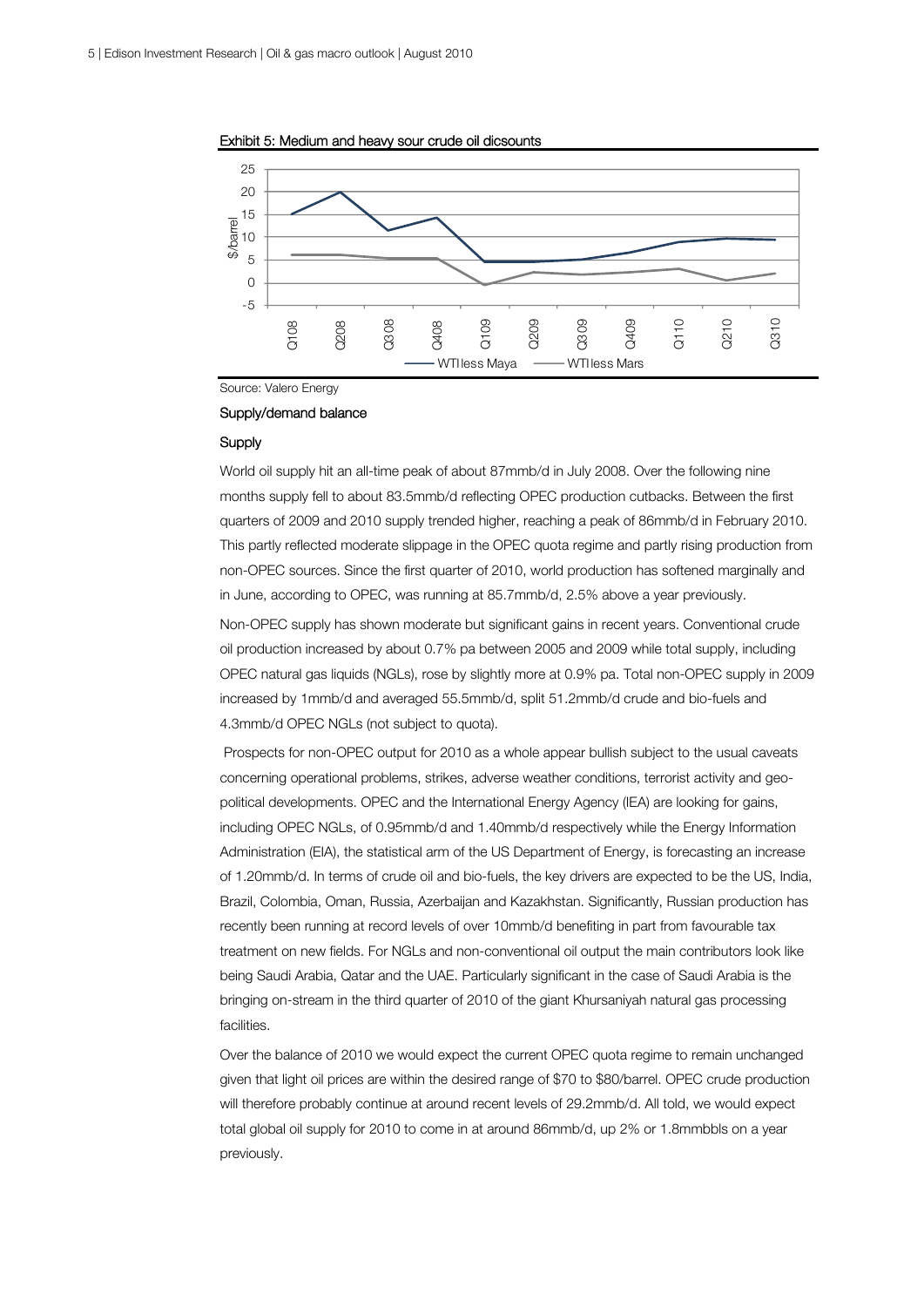OPEC's current sustainable crude oil production capacity is 35.2mmb/d so the spare capacity is a significant 6mmb/d. Following major capacity expansion in Saudi Arabia over the past two years or so combined with the scaling back of production in 2008/09, the margin of spare capacity is far greater now than was the case three or four years ago when it fell to about 2mmb/d. According to the IEA, OPEC production capacity is expected to slip by a modest 0.4mmb/d in 2011 due to natural decline, but post 2013 it should again trend higher reflecting new projects, particularly in Iraq and Saudi Arabia. Current OPEC planning calls for capacity additions of 1.9mmb/d by 2015. The key wild cards for OPEC capacity in the medium term are Iran and Venezuela. This reflects in part depletion in mature production zones and in part political issues that could adversely impact capital investment aimed at both maintaining current operations and expanding capacity.

The outlook for non-OPEC supply growth is reasonably positive for 2011. The IEA is looking for a gain of 1.0mmb/d, while the EIA and OPEC are both forecasting an increase of 0.9mmb/d. In all three cases the gains are weighted towards OPEC NGLs, which are forecast to increase by 0.6mm to 0.7mmb/d. The key positives for crude oil production in 2011 are capacity additions in Brazil, Canada, Ghana and Oman. In the case of Brazil production should be buoyed in 2011 by several offshore start-ups in the pre-salt zone, including a pilot operation at the giant Tupi field. Production in Brazil in 2011 could be up 0.2mmb/d to over 2.9mmb/d. It is worth noting that as recently as 2005 Brazilian production was under 2mmb/d. Output in Canada in 2011 is expected to run at around 3.37mmb/d, up 0.11b/d on a year earlier, driven to a large degree by oil sands projects. Ghana should begin to benefit in 2011 from the commencement of operations at the Jubilee offshore project. Elsewhere in Africa, production is expected to commence late in 2011 at the first of the large scale Albertine Basin projects in Uganda.

A major area of uncertainty surrounding the outlook for non-OPEC output in 2011 is the US in the light of the Macondo well blow-out and subsequent moratorium on drilling in the deepwater of the Gulf of Mexico (GOM). Importantly, the trend decline in US crude oil production since 1970 was modestly reversed in 2009 by a combination of Bakken shale oil resource development in North Dakota and Montana and the deepwater GOM in particular. Production for the year came in at 7.2mmb/d, well up from the 6.7mmb/d of the previous year. In the year-to-date July 2010 US production has, in fact, risen 3.5% from a year ago. For 2010 as a whole the EIA is looking for a gain in US production of 75,000b/d, but expects the drilling moratorium to curb output in the third quarter by 31,000b/d and by 82,000b/d in 2011. The IEA has suggested that if the moratorium is extended into 2011 the impact by 2015 could be 100,000 to 300,000b/d.

### Demand

World crude oil demand fell in 2008 from a year earlier by 0.3% and by a further 1.7% to 84.4mmb/d in 2009. The absolute decline of 1.5mmb/d in 2009 was the largest since the early 1980s. This was very much driven by OECD markets where there was a decline of 4.4%. The broad consensus among forecasters for 2010 is for modest global crude oil demand growth, which is indeed borne out by the year-to-date performance.

Out of the three major governmental forecasting agencies, OPEC has the most bearish prognostications for global crude oil demand growth in 2010 and 2011 with gains of 0.95mmb/d or 1.2% and 1.0mmb/d or 1.2% respectively. The IEA by contrast is expecting gains of 1.77mmb/d in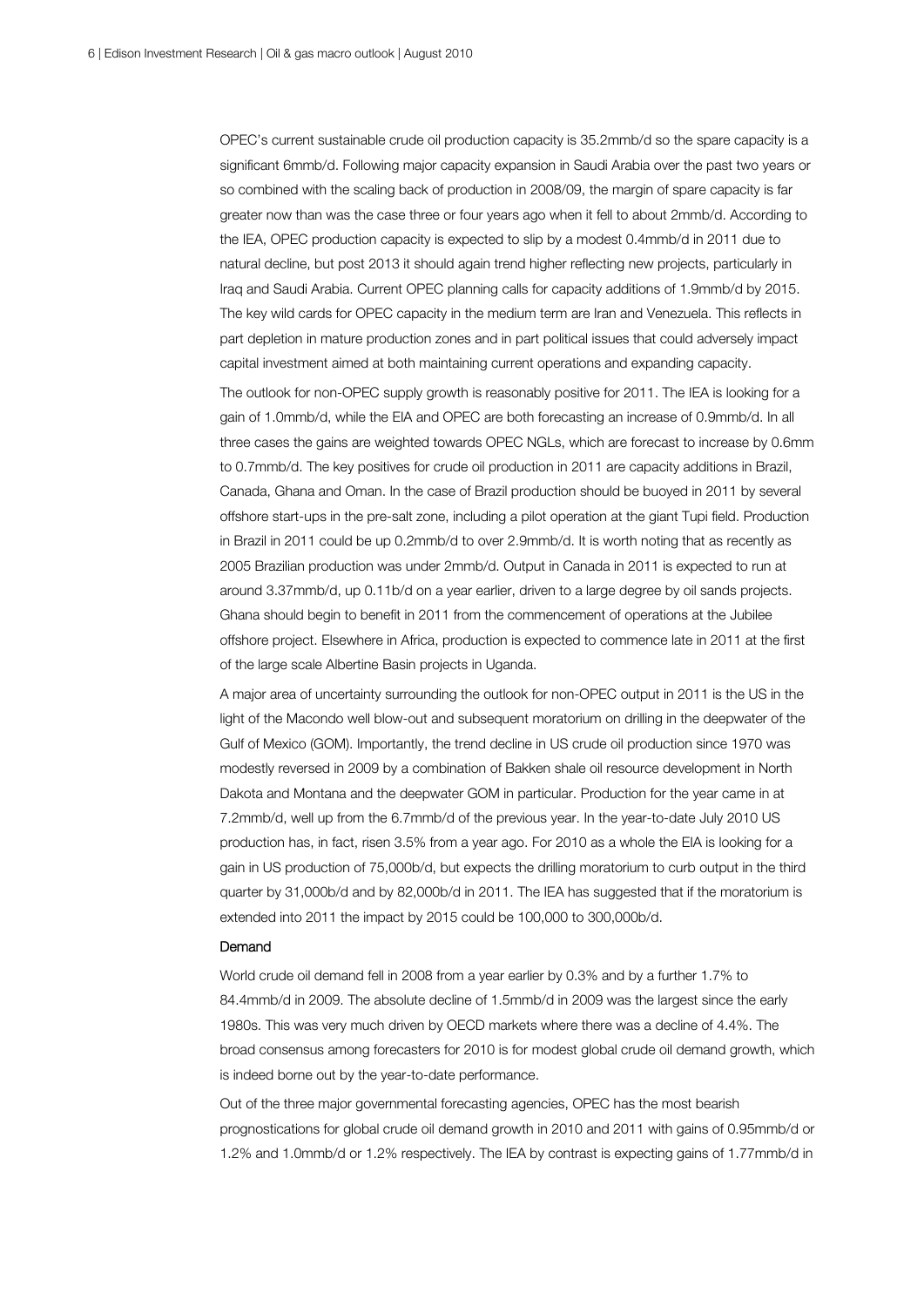2010 and 1.35mmb/d in 2011. The EIA is fairly close to the IEA position with increases of 1.5mmb/d in both years. All three forecasters are suggesting that demand in the OECD world will be flat to down in both years reflecting efficiency enhancement/fuel conservation measures and relatively weak economies. Practically all the growth will therefore be driven by the developing world. Taking the two markets, China and the Middle East, that have shown the strongest growth in recent years the IEA is forecasting hefty gains in 2010 of 9.1% and 4.5% respectively. However, a slowdown in China to 4.7% is forecast for 2011.

Out of the three demand growth scenarios given above, we believe that OPEC's is the most plausible. This reflects, firstly, the view that economic growth will probably be more sluggish in late 2010 and 2011 than currently reflected in the forecasting models used by the IEA and others and, secondly, intensifying pressure to improve fuel efficiency even in the developing world. Regarding the first point, the principal forecasting agencies tend to base their forecasts on the IMF's economic growth predictions. Currently, these call for gains of 4.5% and 4.3% in 2010 and 2011 respectively. While over 4% is probably feasible for 2010 given the year-to-date performance, 4.3% looks far too optimistic for 2011 bearing in mind the waning recovery in the OECD world, lingering sovereign debt problems, tightening regulation across a wide swathe of economic activity and potential overheating issues in the developing world. In our view, economic growth of 3% or so is more likely for 2011 which would suggest crude oil demand growth of 1mmb/d or less.

Assuming global economic growth averaging 3% pa, we believe medium-term crude oil demand is unlikely to grow by more than 1% pa. This would take demand to about 91mmb/d by 2015

#### Market balance

Based on inventory movements and levels in both the OECD and the US the crude oil market appears very well supplied as, indeed, OPEC is often fond of pointing out. OECD inventories have been on a rising trend since mid 2008 and by May of 2010 stood at 2,757mmbbls, which was the highest level since at least the late 1990s and was equivalent to a historically high 61 days of demand. Assuming that non-OPEC supply increases by about 1mmb/d in 2010, this alone should be sufficient to cover our expectations of global demand growth. Bearing in mind that OPEC crude output is also likely to be up by 0.5mm to 0.6mmb/d in 2010 the supply/demand balance for the year looks like being very comfortable even if demand growth is as high as the 1.5mmb/d suggested by the IEA.

The global supply/balance could tighten modestly in 2011in the event of either the IEA or the EIA scenarios and assuming unchanged OPEC production. As we have noted, however, demand growth may be somewhat weaker than postulated by either organisation. Assuming that demand grows by about 1mmb/d non-OPEC production capacity should be sufficient to fill the void, thereby leaving the market in approximate balance. We would also argue there is likely to be the potential to draw down inventories from elevated current levels. In the final resort if demand surges or if non-OPEC supply is adversely impacted by an exogenous event OPEC, if it wishes, now has the capacity to step-up output by, say, 0.5mmb/d in short order. This in practice would probably be achieved by slippage in the quota regime as prices rose.

Medium term we take a sanguine view of the global crude oil supply/demand balance. This reflects two factors. Firstly, it is our view that growth will be modest given the outlook for sluggish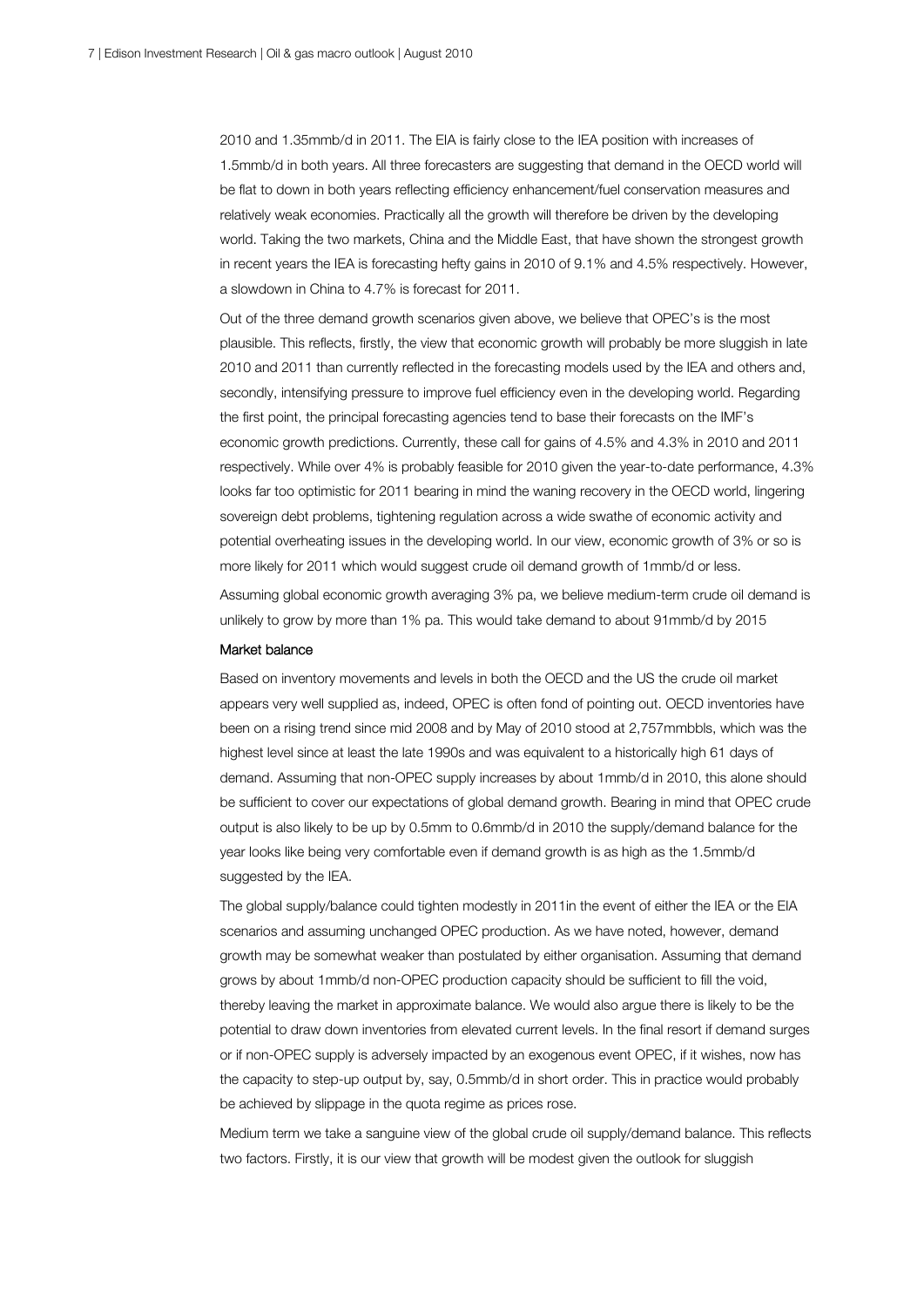economic development in the OECD world and the ongoing drive for fuel efficiency, particularly in the automotive field. Secondly, we see scope for significant capacity expansion in both the non-OPEC and OPEC countries net of depletion. As far as non-OPEC is concerned key medium-term supply drivers will be the development of the Canadian oil sands in Alberta, the bringing on-stream of the giant Kashagan oilfield in the Caspian basin and the development of the giant pre-salt discoveries offshore Brazil and potentially elsewhere in the Atlantic basin. Regarding OPEC the most influential project will be the development of already discovered major fields in Iraq. By 2015 it is not fanciful to believe that Iraqi production could be approaching 5mmb/d or more than double current levels. Significantly, Iraq is not subject to OPEC quota restrictions and furthermore is not likely to be so if it boosts capacity as planned.

### US inventories

### Crude oil

US crude oil inventories are close to the highest level in 20 years. Based on Department of Energy (DOE) data, inventories at the end of July stood at 358mmbbls, which is 2% under the 2010 21 May high of 365mmbbls and 2.4% up on a year earlier. Compared with the 20 year high of 375mmbbls recorded in May 2009, inventories are down 5%. Over the past month crude inventories have trended broadly flat, which contrasts with the normal seasonal downward tendency and implies that there is a substantial buffer ahead of the peak weeks of the hurricane season in September and October. Since 2000 crude inventories have averaged 313mmbbls. Crude inventories at the Cushing, Oklahoma WTI basing point and the world's largest tank farm have been climbing in recent weeks and at end July had reached 37.8mmbbls. This is very close to the 14 May peak of 37.9mmbbls, the highest level since the DOE began reporting Cushing inventories in April 2004. Cushing's theoretical shell capacity is put at 46mmbbls, but spare capacity of 20% is normally left for safety, blending and maintenance purposes. Currently, utilisation is slightly above the implied practical limit, suggesting that arriving barrels may have to be quickly sold on the market. This may put pressure on prices.





Source: Bloomberg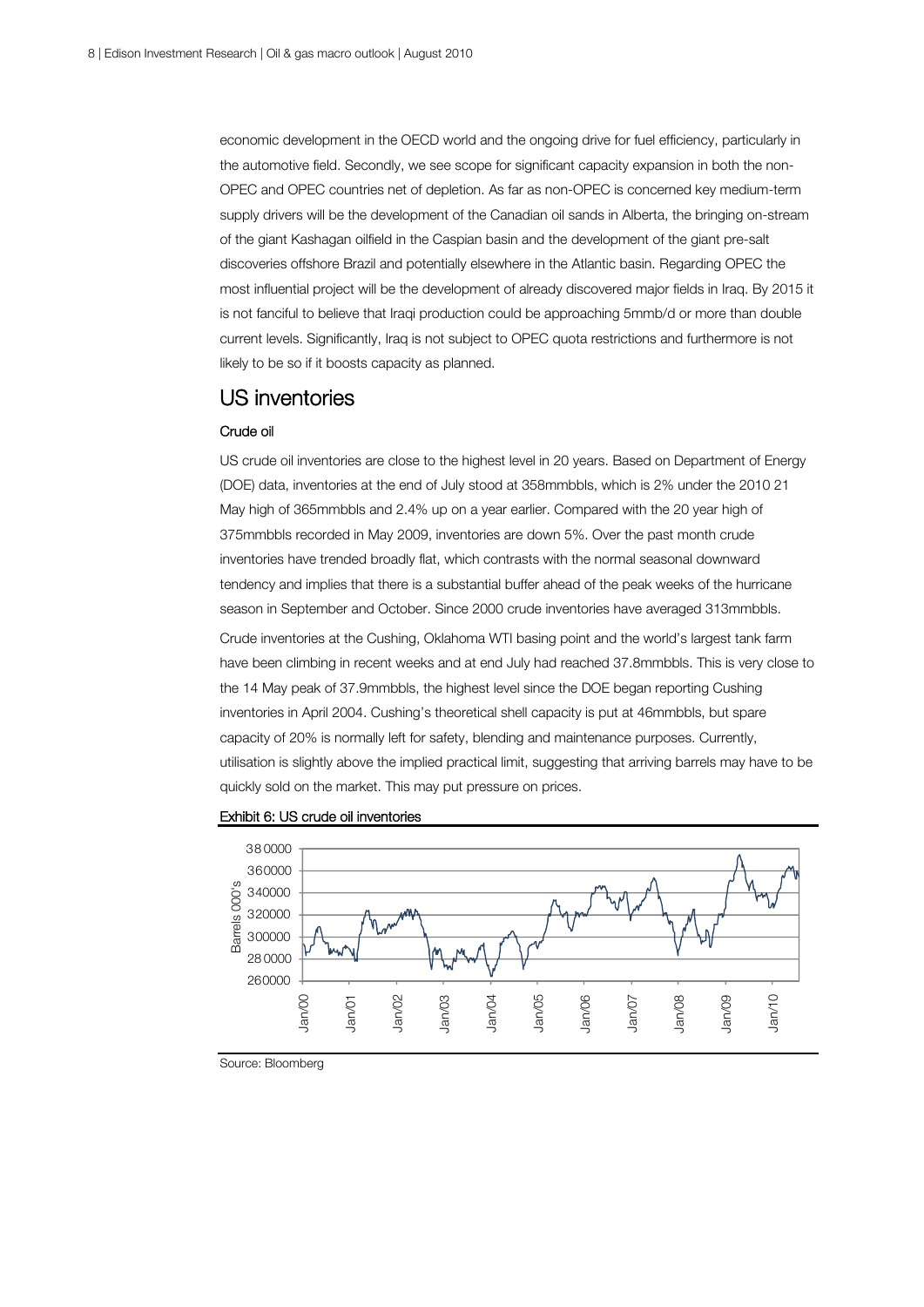

Exhibit 7: US Cushing oil inventories

#### Source: Bloomberg

US gasoline inventories are also close to historical highs. Furthermore, the trend over the past two months has been decidedly upward when seasonally it might have been expected to be in the opposite direction. According to DOE data, gasoline inventories at the end of July 2010 stood at 223mmbbls, up 2% on the end May level and 5% on a year earlier. They are also running about 8% above the average for the period since 2000 but are lagging the 18 year high of 236mmbbls recorded in July 2008 by 5%.

Rising gasoline inventories are symptomatic of lacklustre demand and sharply higher refinery utilisation since the end of 2009. Gasoline imports by contrast have been lagging prior year levels for most of 2010. With gasoline margins now coming under significant pressure it is possible that refining runs and hence inventories will be scaled back in the coming weeks.





Source: Bloomberg

### **Distillates**

As is usually the case during periods of economic weakness, US distillate demand (diesel, heating oil, kerosene and fuel oil) was hit particularly hard in the recent recession. This contributed to a surge in inventories from historically relatively low levels of 105mmbbls in the second quarter of 2008 to at least a 20-year high of 172mmbbls in October 2009. Following the normal seasonal rundown in late 2009 and early 2010, distillate inventories have rebounded in recent months and are now very close to the earlier high. At the end of July 2010 inventories stood at 170mm barrels, 5% above a year earlier and around 20% above the five year average for the time of year. Compared with the average since 2000, distillate inventories are about 35% higher currently.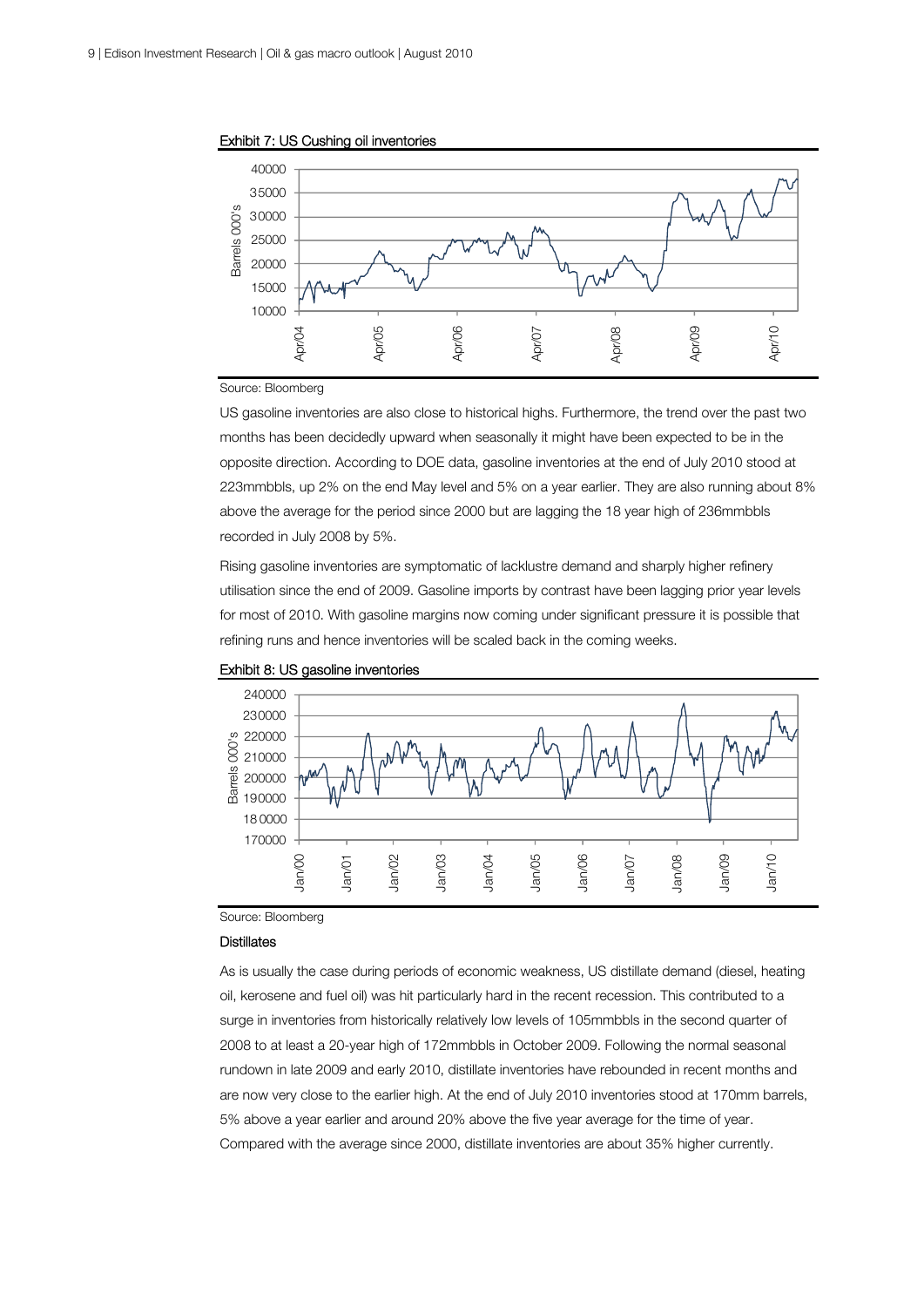Burgeoning distillate inventories is another reason we would expect refineries to rein back production in the coming weeks.



Exhibit 9: US distillate inventories

Source: Bloomberg

### Refinery crack spreads

US crack spreads slumped to historically very depressed levels in the fourth quarter of 2008 due to a collapse in refined product prices. At the low point in early November the NYMEX WTI 321 crack spread (the gross margin on converting three barrels of WTI into two barrels of gasoline and one of diesel) was a mere \$2/barrel which resulted in hefty losses for the refiners. Spreads however firmed noticeably through the first half of 2009, in response to sharply lower refinery utilisation, with the NYMEX WTI 321 hitting \$19.6/barrel briefly in February. During the second quarter the spread was trending around \$10/barrel, a reasonably profitable level by historical standards.

During the third quarter of 2009 the WTI 321 spread narrowed considerably reflecting weakness in refined product prices while crude trended strongly upward. At \$3.4/barrel the spread was approaching the depths plumbed the previous year. Crack spreads widened in the closing months of 2009 and more particularly through the first five months of 2010 as refined product prices firmed following a prolonged period of very low refinery utilisation. The recent peak for the WTI 321 spread was a highly lucrative \$16.9/barrel on 13 May. The dramatic widening in spreads has, not surprisingly, transformed the profitability of the refiners and resulted in a swing from heavy losses to sizeable profits in many instances. Crack spreads, however, have narrowed significantly since May under the burden of a sharp drop in refined product prices and a relatively stable WTI input cost environment. In early August 2010 the NYMEX WTI 321 spread was around \$9.5/barrel. As Valero has noted, however, this is still a relatively good level from a historical perspective and implies comfortably profitable operations for the bulk of refiners. For perspective the NYMEX WTI 321 crack spread has averaged \$8.6/barrel since 2000.

The key question now concerning crack spreads is whether these can be maintained at \$9.5-10.0/barrel in the coming months or whether high inventories for gasoline and particularly distillates will put pressure on refined products prices and hence spreads. Assuming a lacklustre demand picture, it may be difficult to hold the line on spreads over the balance of 2010 unless refinery runs are aggressively pared back.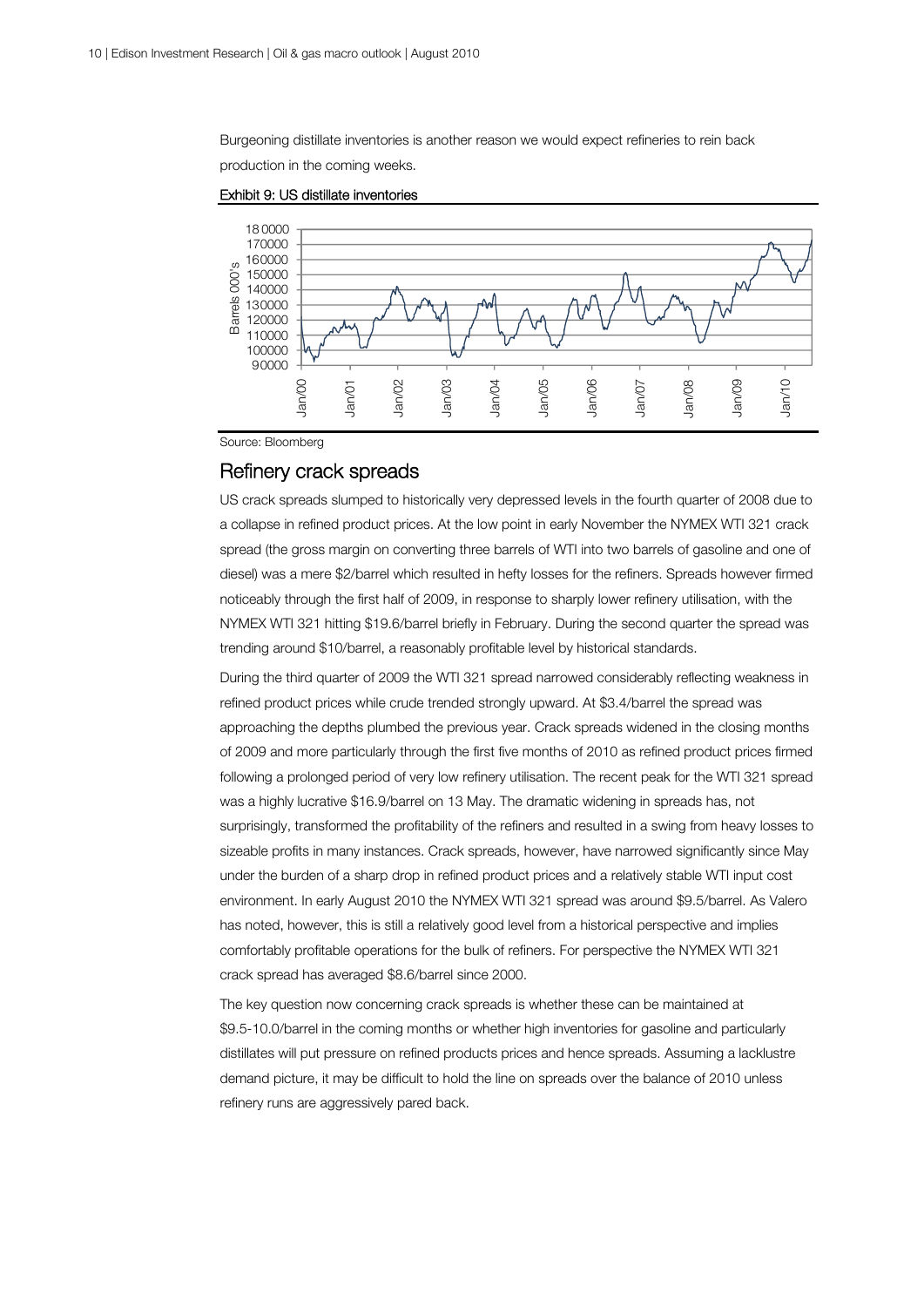

Exhibit 10: NYMEX WTI 321 crack spread

Source: Bloomberg

### US product demand

The US accounts for almost 25% of world petroleum demand and because of its size and the availability of statistics, developments here are often taken as indicative of broader trends globally. US petroleum product demand fell by 10% between 2005 and 2009 from 20.8mmb/d to 18.7mmb/d. This was the largest fall since 1978 to 1983 when there was a drop of 19%. The fall in the most recent period also erased the growth in demand over the previous 11 years. Declining demand reflected both recessionary forces and fuel efficiency and conservation measures. Gasoline consumption, by far the largest element of US petroleum product demand, held up relatively well in recent years, showing only a modest decline of 4% post 2007, when recessionary forces began to take hold. The more industrially orientated products such as diesel, fuel oil, naptha and kerosene, however, saw declines of closer to 15% from peak to trough.

The evidence for 2010 points to a modest recovery in US petroleum product demand. Based on EIA data, the implied demand for crude was still down 3% year-on-year in the first quarter, but was up 2% in the second quarter and by 4.9% in July. In the year-to-date crude oil demand is higher by 0.4%. Not surprisingly perhaps, the picture is similar for gasoline and distillates with year-to-date gains of 0.3% and 0.2% respectively. For July gasoline demand was 2.1% higher year-on-year, while distillates showed a more robust gain of 8.7%. Jet kerosene demand was hit hard in recent years by recessionary forces and aggressive fuel conservation measures by the airlines, but in 2010 demand for this product has rebounded solidly with a year-to-date gain of 4.2%, based on API (American Petroleum Institute) data.

The EIA is looking for US petroleum product demand to increase by 0.20mmb/d and 0.17mmb/d for 2010 and 2011 respectively. This would equate to growth rates of 1.1% in 2010 and 0.9% in 2011 and would take demand in the latter year to 19.1mmbbls, still some way off the peak levels in 2006/07 of slightly under 20.7mmb/d. Assuming moderate economic growth, we believe the EIA's forecasts for demand are plausible.

A key issue for US petroleum product demand relates to the future trend in gasoline usage. Between 2000 and 2007 US gasoline demand rose at a relatively rapid 1.7% pa driven by a reasonably buoyant economy and positive changes in the vehicle fleet mix over a long period. A case can now be made that the high-water mark for US gasoline demand was reached in 2007 at about 9.3mmb/d. The key factor here is tightening US federally mandated CAFE (corporate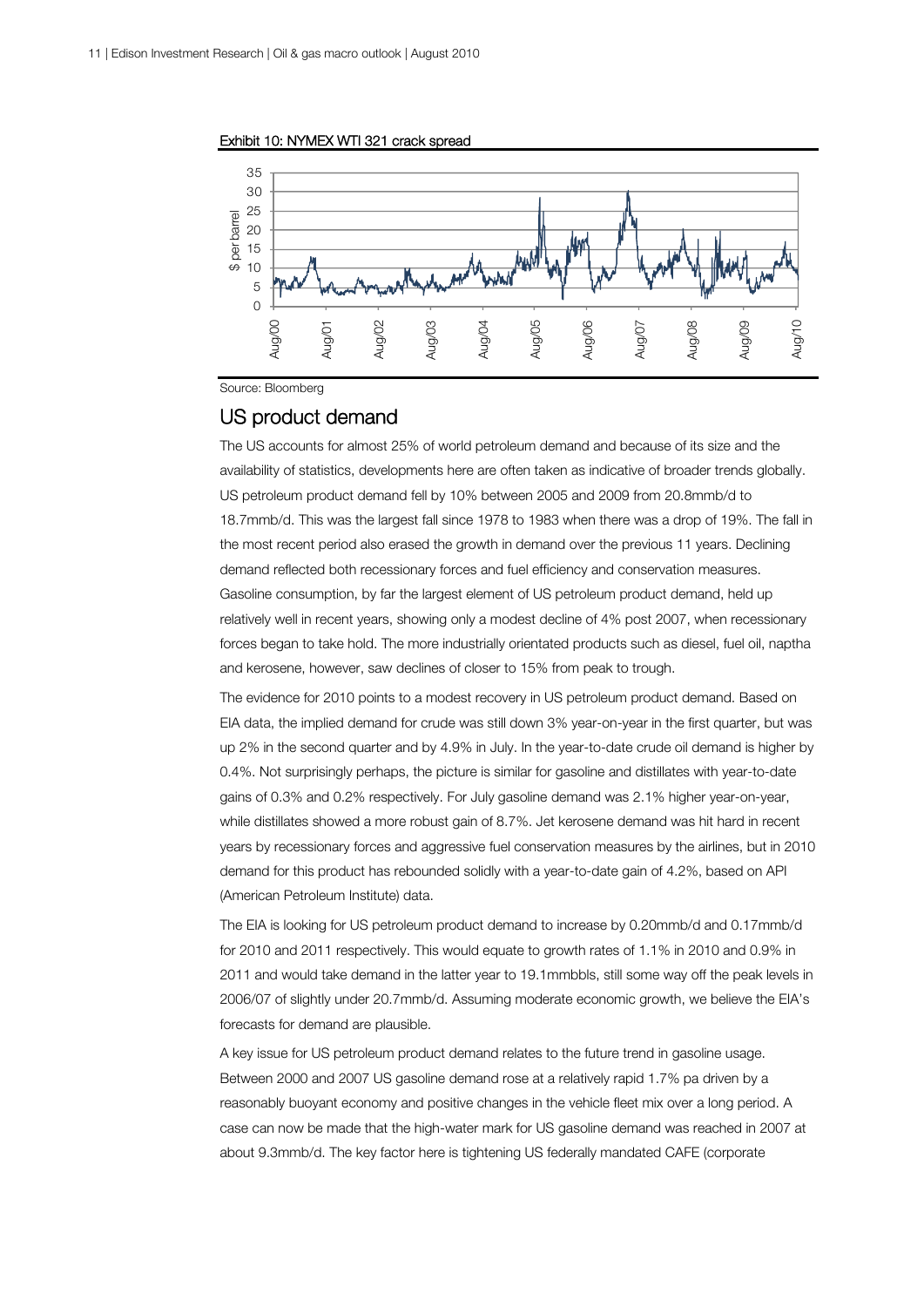average fuel economy) standards, which will progressively raise the fuel consumption of the new vehicle fleet by around 30% by mid decade. There may also be a modest change in buyer tastes underway and consequent switch in demand to lower fuel consumption vehicles. A trend improvement in vehicle fuel consumption combined with structural falls in fuel usage in the petrochemicals, heating and power sectors is leading the IEA to forecast a slight decline in US petroleum demand in 2011.

### Crude oil price outlook

Crude oil prices could come under pressure in the coming weeks and may indeed trend down over the balance of 2010. The key negatives potentially weighing on prices are a slack supply/demand balance and historically high inventories not only for crude but also refined products. Underlying weak petroleum industry fundamentals is an economy that is probably losing momentum and may indeed be entering a longer period of sluggish activity along the lines of Pimco's (the world's largest bond fund) 'new normal' hypothesis. Broadly this suggests that over the current decade economic growth will be significantly lower than over the past 20 or so years due to deleveraging in the consumer, banking and government sectors, a rolling back of globalisation and tightening government regulation across a broad swathe of the economy.

Our bearish view abstracts from a sudden eruption of geo-political tension in an oil producing region or facility outages related to weather or technical factors. Historically, the second half of the third quarter has been associated with the peak in the hurricane season in the GOM. This year, however, in common with 2009 and contrary to earlier expectations, the hurricane season has been muted. Some weather forecasters have, in fact, recently downgraded their expectations for hurricanes in the GOM over the balance of the year. With a modicum of good fortune there will quite probably be no major supply interruptions due to hurricanes in 2010.

As far as geo-politics is concerned, the key issue is Iran given its importance as an oil exporter and the ongoing dispute with the west over its nuclear ambitions. The sanctions regime applied to Iran has recently been tightened and is now increasingly targeting imports of refined product, the Achilles Heal of the economy. Whether or not the dispute will ultimately lead to a cessation of crude oil exports from Iran and a wider disruption to supplies from the Persian Gulf is an open question. However, given the potentially calamitous consequences of a cessation or even a disruption of Gulf crude supplies, any precipitate military action against Iran or searches of Iranian vessels on the high seas, as called for by the latest UN resolution, would seem unlikely in the near term at least. Venezuela also constitutes an area of geo-political concern bearing in mind the growing hostility of President Hugo Chavez to the US supported government in neighbouring Colombia. It should be remembered, however, that Chavez is well known for his bluster and is in any case dependent financially on crude oil exports to the US.

WTI has averaged about \$78/barrel in the year-to-date early August 2010 and \$77.4/barrel so far in the third quarter. Allowing for some softening in the coming weeks from early August levels of over \$80/barrel, we would expect WTI to average about \$77/barrel in the third quarter of 2010 as a whole. Assuming no major hurricane disruption and a recurrence of the fairly mild temperatures that have tended to characterise the late fall and early winter in Western Europe and North America in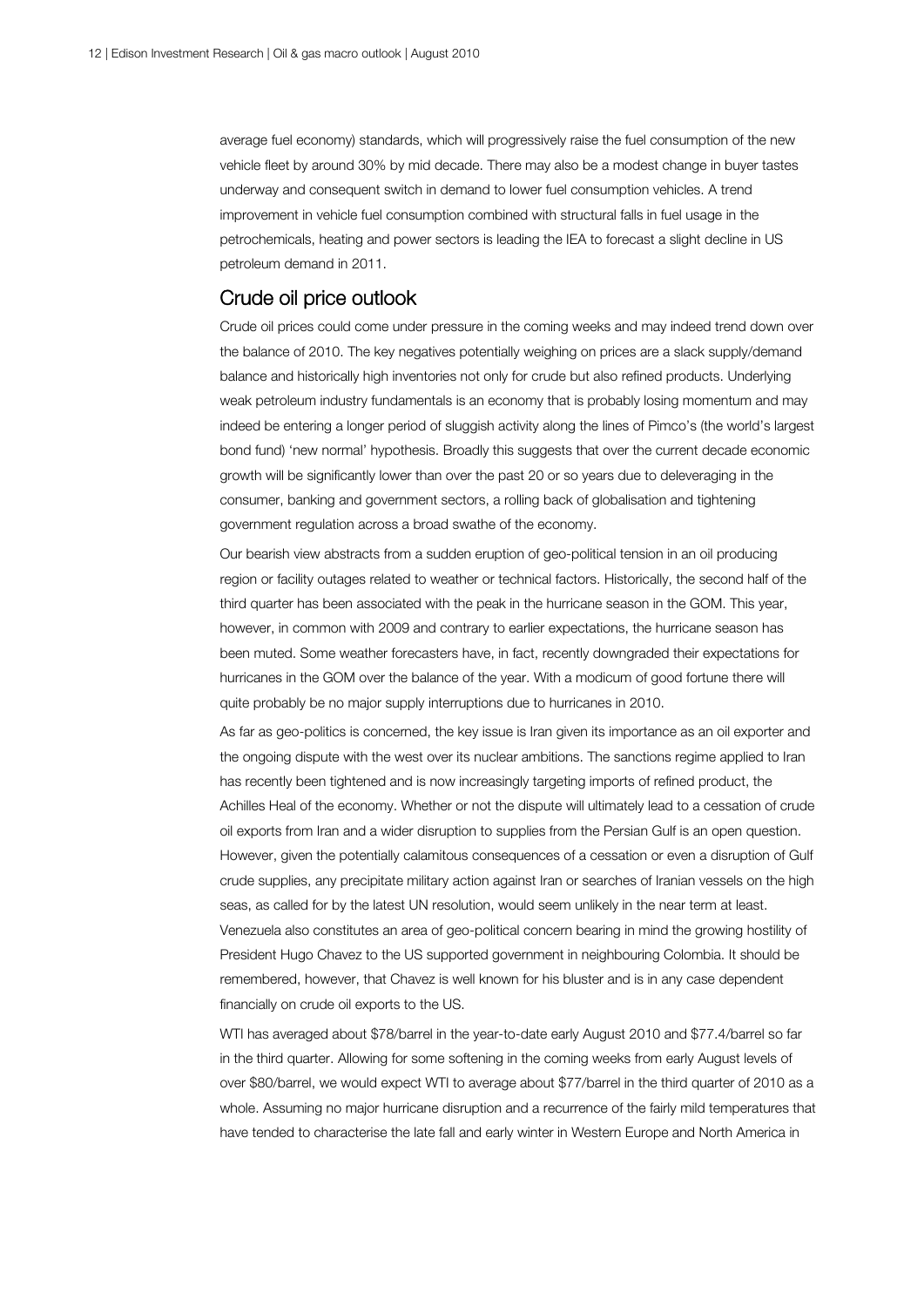recent years, WTI is expected to average \$76.5/barrel in the fourth quarter. The implied average for 2010 as a whole would be \$77.6/barrel, 25% above a year previously.

We would not expect crude oil prices to be substantially different in 2011 given the likelihood of a well supplied market and continuing historically high inventory levels. Our forecasts call for WTI to average \$77.0/barrel for the full year with a quarterly split as follows: Q1 \$79, Q2 \$77, Q3 \$75, Q4 \$77.0. In the event of sustained downward pressure on prices much below \$70/barrel we suspect OPEC will attempt to bolster the market with a renewed round of production cuts. Success in this endeavour will depend very much on the robustness of the world economy at the time. In the event of a seriously lacklustre economy there is a distinct possibility that light crude prices could test \$60/barrel over the next 18 months.

### Exhibit 11: WTI and Brent price trends

| Note: Time series data refer to yearly averages. 6 August 2010 YTD averages: WTI \$78.19/barrel, Brent<br>\$77.42/barrel. |      |      |      |                |      |      |      |      |       |       |
|---------------------------------------------------------------------------------------------------------------------------|------|------|------|----------------|------|------|------|------|-------|-------|
| $$$ /bbl                                                                                                                  | 2002 | 2003 | 2004 | 2005           | 2006 | 2007 | 2008 | 2009 | 2010e | 2011e |
| <b>WTI</b>                                                                                                                | 26.2 | 31.1 | 41.5 | 56.6           | 66.1 | 72.2 | 99.8 | 61.8 | 77.6  | 77.O  |
| <b>Brent</b>                                                                                                              | 24.4 | 25.0 | 28.8 | $38.3^{\circ}$ | 54.5 | 65.1 | 97.3 | 61.7 | 77 Q  | 76.8  |

Source: Bloomberg and Edison Investment Research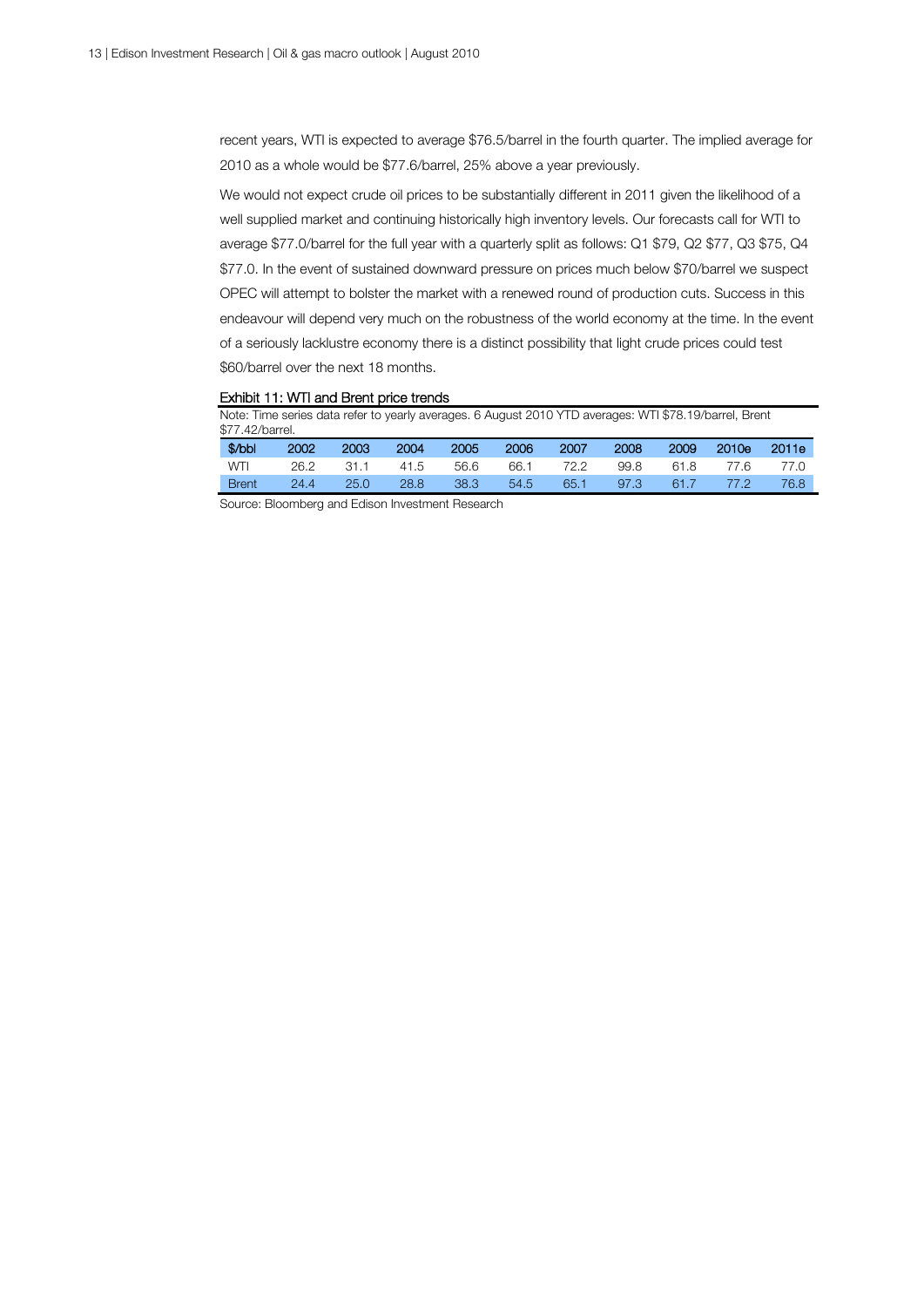### US natural gas

US natural gas prices slumped in the second half of 2008 and remained on a downward trend for most of 2009. At the low point in September 2009 the benchmark Henry Hub quote at Erath, Louisiana was \$1.88/mm Btu, down 86% from the April 2008 high of \$13.31/mm Btu and a level not seen since 2001. With the onset of severe winter weather, the Henry Hub quote partially recovered in late 2009 and early 2010 reaching a recent peak of \$7.5/mm Btu on January 7 of the latter year. By early April 2010, however, the Henry Hub quote was back down to \$3.6/mm Btu. Strong demand from the power generation sector due to hot weather and heavy air conditioner usage in the Midwest and along the Eastern Seaboard drove the Henry Hub quote to a June 16 high of \$5.17/mm Btu. Since then, however, the quote has trended down and on August 9 was at \$4.5/mm Btu.





#### Source: Bloomberg

The price performance of US natural gas has been significantly weaker in 2009 and 2010 than crude oil. As a result, the Henry Hub price now sells at a hefty 66% discount to WTI on an energy equivalent basis. US natural gas prices also stand at a hefty discount to international LNG prices which are running at roughly \$7 to \$8/mm Btu on deliveries to Europe and \$12/mm Btu on deliveries to Japan. For perspective, the UK natural gas quote at the virtual NBP hub in early August was the equivalent of \$7.1/mm Btu at an exchange rate of \$1.59/£.

Depressed US natural gas prices reflect a swing into supply surplus in recent years with a vengeance. This is partly attributable to recessionary forces particularly in the industrial arena where gas is used as a heat source (re-heat furnaces in the steel industry, foundry melt shops), in electrical power generation and as a chemical feedstock, and partly buoyant supply. Overall in 2009, natural gas consumption dipped by 2% while production rose 3%. Furthermore, production has been on a noticeable rising trend since 2005 and has been comfortably outpacing consumption over the same period. At 21.9tcf, US gas production in 2009 was, in fact, the highest since 1973 and close to a record. Through the first five months of 2010 the supply/demand balance would have appeared to have tightened modestly given that consumption was up 3.9% while production and imports rose year-on-year by 2.1% according to EIA data. For the year as a whole the EIA is looking for a gain in consumption of 3.5%, a rise in production of 2.2% and a modest drop in imports so the market could be close to balance. Significantly, for 2011 the EIA is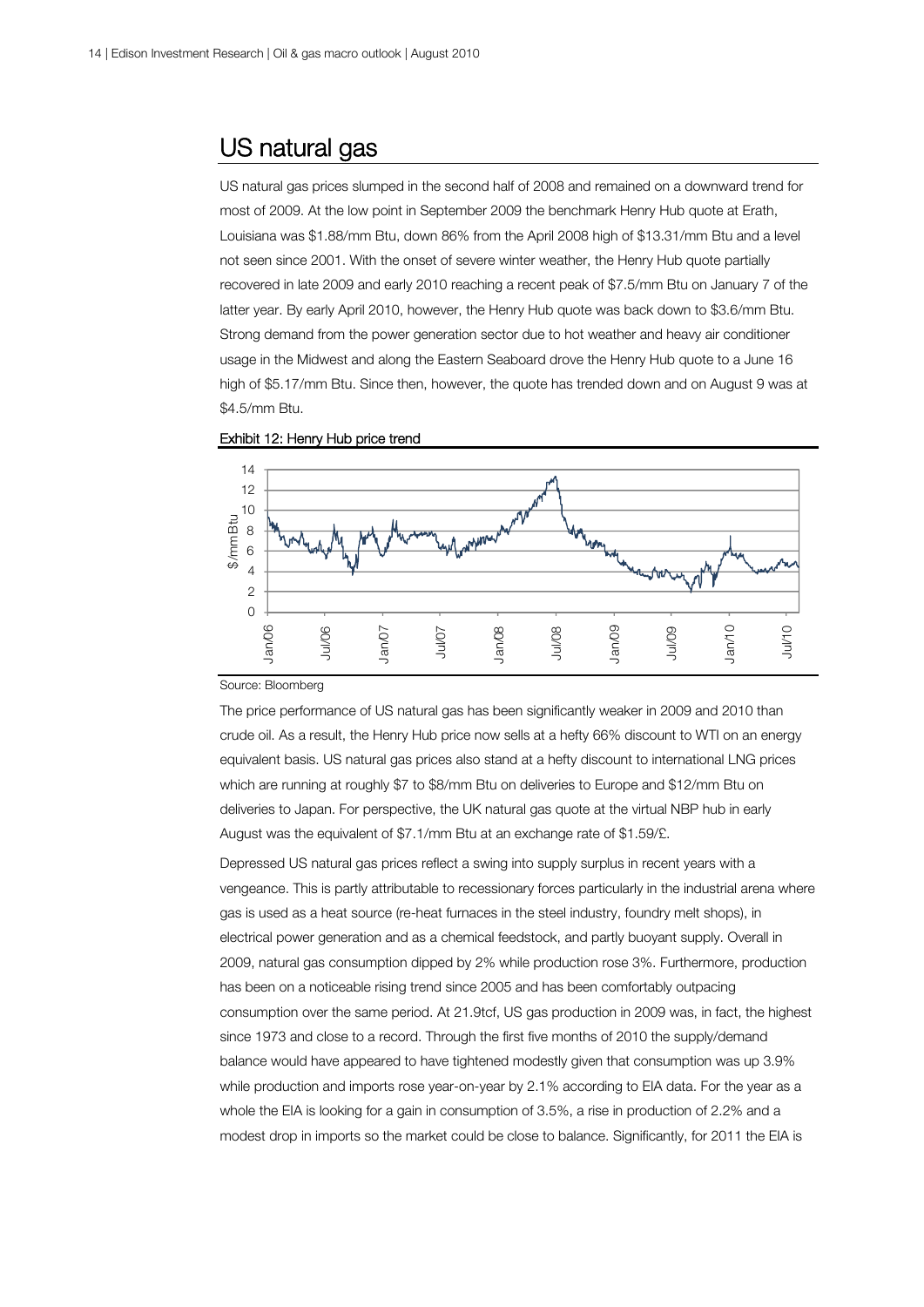looking for roughly flat US natural gas consumption and a 0.7% decline in domestic production driven by falling output in the GOM.

The game changer for production has, of course, been the development of large scale shale gas resources in recent years and technological advances in drilling and well completion techniques which have helped keep costs under control. Significantly, a consensus is emerging that the US now has gas resources that are adequate for over 100 years at present rates of consumption. Currently, we believe US natural gas production economics is fairly marginal on a fully accounted cost basis for the average producer. With lifting costs including royalties of only around \$1.50/mm Btu on average, current natural gas prices nevertheless still provide significant headroom on an operating basis. Reflecting deteriorating economics over the past two years or so the gas related rig count fell sharply from a peak of 1,606 at the high point in August 2008 to 665 a year or so later. Since then there has been a surprising recovery to 983, although over the past few months the rig count has been pretty stable. There is anecdotal evidence that the exploration emphasis is now switching from shale gas to oil.

A key consequence of production surpluses in recent years has been the tendency for natural gas inventories to consistently run at historically high levels. Inventories ended the withdrawal season in March 2010 at a relatively high 1.64 tcf. Since then there has been a climb to 2.95 tcf which is very close to the year ago level and is also 8% above the five year average. Abstracting from any major supply interruptions in the GOM, it would now appear that going into the new withdrawal season starting in October that inventories will be similar to the 2009 level of 3.7 to 3.8 tcf.

The near-term outlook for US natural gas prices looks none too auspicious due to high inventories and forecasts for lower temperatures in the coming weeks along the Eastern Seaboard which may curb air conditioner use and hence power consumption. In the year-to-date early August the Henry Hub quote has averaged \$4.70/mm Btu. The average for the third quarter so far has been \$4.66/mm Btu. Allowing for some moderate softening from the current \$4.5/mm Btu over the balance of August and into September, we think the average for the third quarter could also be roughly this level. Assuming a moderate seasonal firming in the fourth quarter to \$4.8/mm Btu would result in an average for full year 2010 of \$4.70/mm Btu, 19% up on a year earlier. For 2011 we forecast an increase in the Henry Hub quote to an average \$5.0/mm Btu reflecting an anticipated slight tightening in the supply/demand relationship.

### Exhibit 13: Henry Hub natural gas price trend

| Note: 9 August 2010 YTD average \$4.70/mm Btu. |           |      |                |  |                |       |             |      |       |         |
|------------------------------------------------|-----------|------|----------------|--|----------------|-------|-------------|------|-------|---------|
|                                                |           | 2003 |                |  | 2004 2005 2006 | -2007 | <b>2008</b> | 2009 | 2010e | – 2011e |
|                                                | \$/mm Btu | 5.63 | 5.85 8.79 6.72 |  |                | 6.96  | 8.89        | 3.94 | 4.70  | 5.00    |

Source: Bloomberg and Edison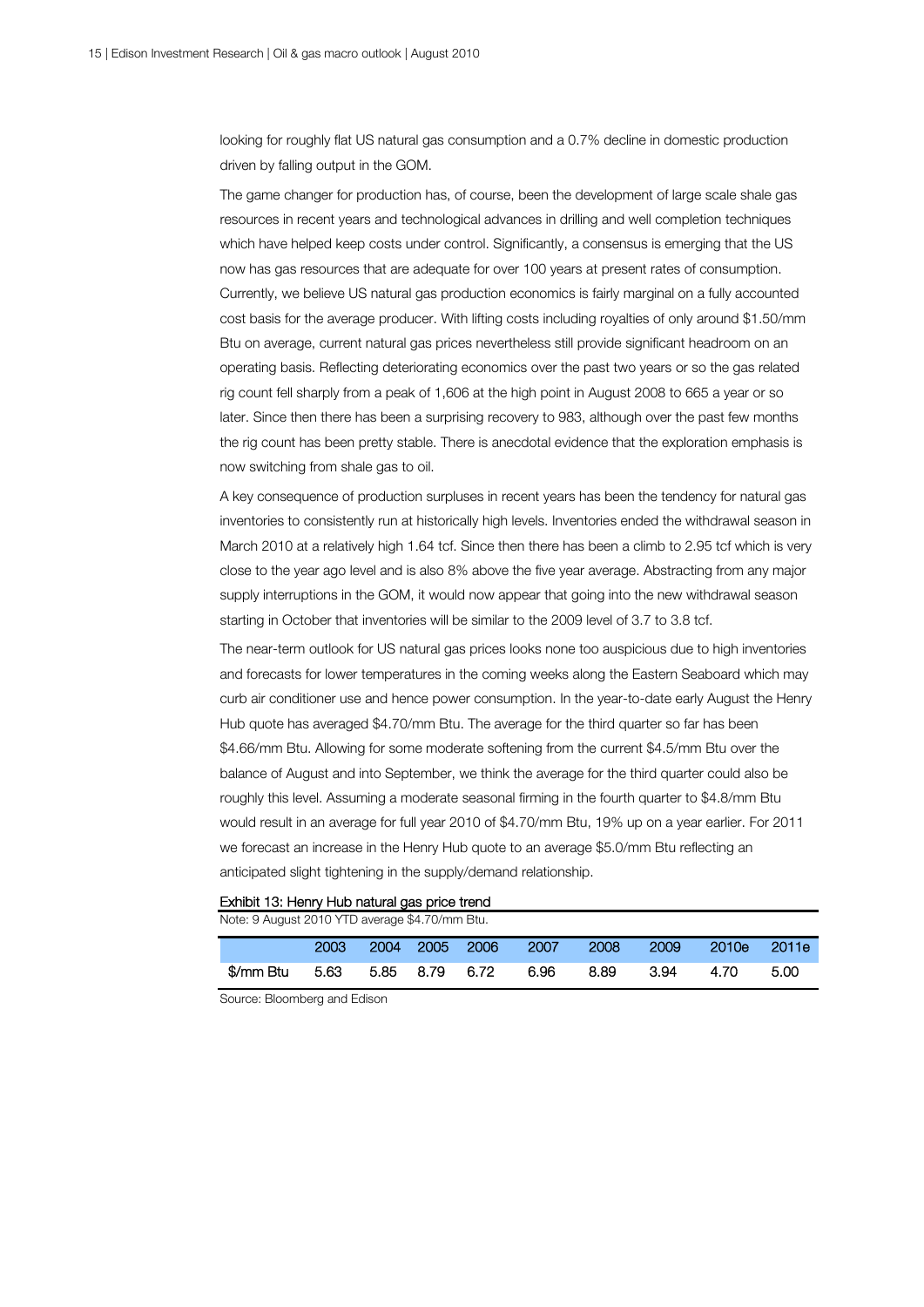### Investment reflections

### The recent past in retrospect

Oil and gas stocks generally peaked in May 2008 and not surprisingly this coincided with the alltime high for crude oil prices. The subsequent plunge in oil and gas stocks in the second half of 2008 and in early 2009 broadly paralleled the sharp fall in crude oil prices. By the late 2008 and early 2009 lows the FTSE 350 Oil & Gas and the junior-focused AIM Oil & Gas indices were down 43% and 75% respectively. At the low point in December 2008 the latter was, in fact, no less than 82% below the May 2006 all-time high. The picture was similar for the principal US indices with the S&P 500 Oil & Gas Index (integrateds plus heavyweight E&P independents plus refiners) and the S&P 400 (mid capitalisation E&P) down from peak to trough by 50% and 79% respectively.

Since the first quarter of 2009 there has been a partial recovery in the key oil and gas indices, but they still lag the 2008 highs by a significant margin. Importantly, over the past 18 months or so the juniors as represented by the AIM Oil & Gas Index and the mid capitalisation S&P 400 plays have outperformed their heavyweight peers. As of early August, the former has climbed 153% while the latter has surged 190% from their late 2008 lows. By comparison, the FTSE 350 Oil & Gas Index and the S&P 500 Oil & Gas Index have increased by a considerably more pedestrian 36% and 30% respectively.





Source: Bloomberg



Exhibit 15: S&P 500 Oil and Gas Index

Source: Bloomberg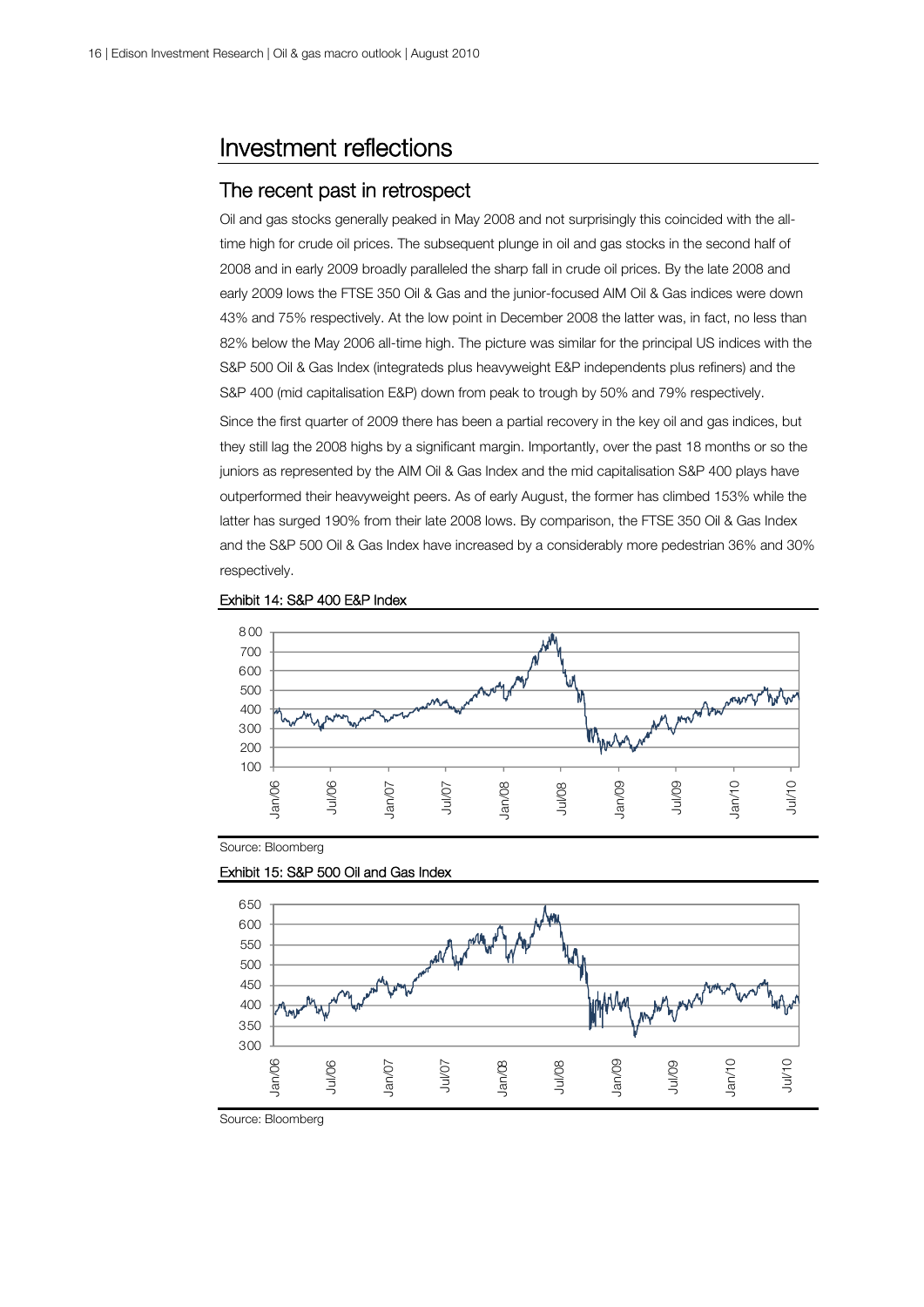Part of the explanation for the lagging performance of the heavyweight orientated UK and US indices is the Macondo well disaster that has heavily depressed the share prices of BP (65% owner and operator) and Anadarko Petroleum (25% working interest) between late April and July. As remedial action to cap the errant well gained traction the stocks regained some lost ground in July but continue to lag pre-blow out highs in late April. The FTSE 350 Oil & Gas Index has been particularly badly impacted by Macondo due to BP's heavy weighting of 30% in the Index. Compared with the pre-blow out high, the FTSE 350 Index remains down 20% while on the same basis BP is off 33% and Anadarko 25%. A further factor depressing US oil and gas stocks in the run-up to mid August has been bearish news on the US economy. Essentially the US integrateds and heavyweight independents have trended flat over most of the past year.

At the nadir in late 2008 and early 2009 the very future of the junior sector was being questioned by the market given the plunge in light crude oil prices to almost \$30/barrel and the acute difficulty in raising finance. The subsequent recovery in the AIM Oil & Gas Index has arguably been impressive, although it is still lagging the 2008 peak by about 35%. In addition to the recovery in crude oil prices over the past 18 months or so, the juniors have been propelled by positive company specific news flow. Perhaps the best example has been Rockhopper Exploration, which appears to have made a potentially sizeable commercial discovery at its Sea Lion well, offshore the Falklands. It is also the first discovery in Falklands' waters. Another major development over the past year or so was Gulf Keystone's Shaikan-1 discovery in Kurdistan. Subsequently, Gulf Keystone has made further discoveries in different horizons on the same site and has been involved in another find in Kurdistan at Bijeel. Shaikan has company maker potential for Gulf Keystone subject to political antagonism between the provinces in Iraq being overcome. Unless an agreement is struck between Kurdistan and the central government on oil revenues the former is unlikely to have a high volume export route.

Faroe Petroleum, focused on the Atlantic Margin, Norwegian Sea and North Sea, has been another company with some excellent news flow in 2009 and 2010. Two discoveries were announced in the former year west of the Shetlands and a further two this year on the Halten Terrace, offshore Norway. Faroe has recently participated in the spudding of the potentially high-impact Anne-Marie well in the Atlantic margin and has an additional two wells planned in the same zone. It is perhaps not surprising that takeover rumours have recently surfaced surrounding Faroe. The company is, of course, 27.5% owned by Dana Petroleum, which itself is in bid talks with the Korea National Oil Corporation.

Nautical Petroleum's share price has performed strongly since the oil discovery at Catcher. Upcoming drilling activity at Kraken and a decision by Statoil as to whether to develop Mariner are near-term catalysts for Nautical's two significant prospects. A recent share placing and the elimination of a stock overhang also have removed uncertainties for investors, making it more likely that the company may see its share price moving towards the 266p core NAV valuation we have for the stock.

A particularly interesting item of news flow of late has been Petro Matad's Davsan Tolgoi discovery in Mongolia. The Tolgoi-1 exploration well was the first of a three-well programme in 2010 and is located to the east of the country on Block XX in the Tamtsag Basin. Block XX it should be noted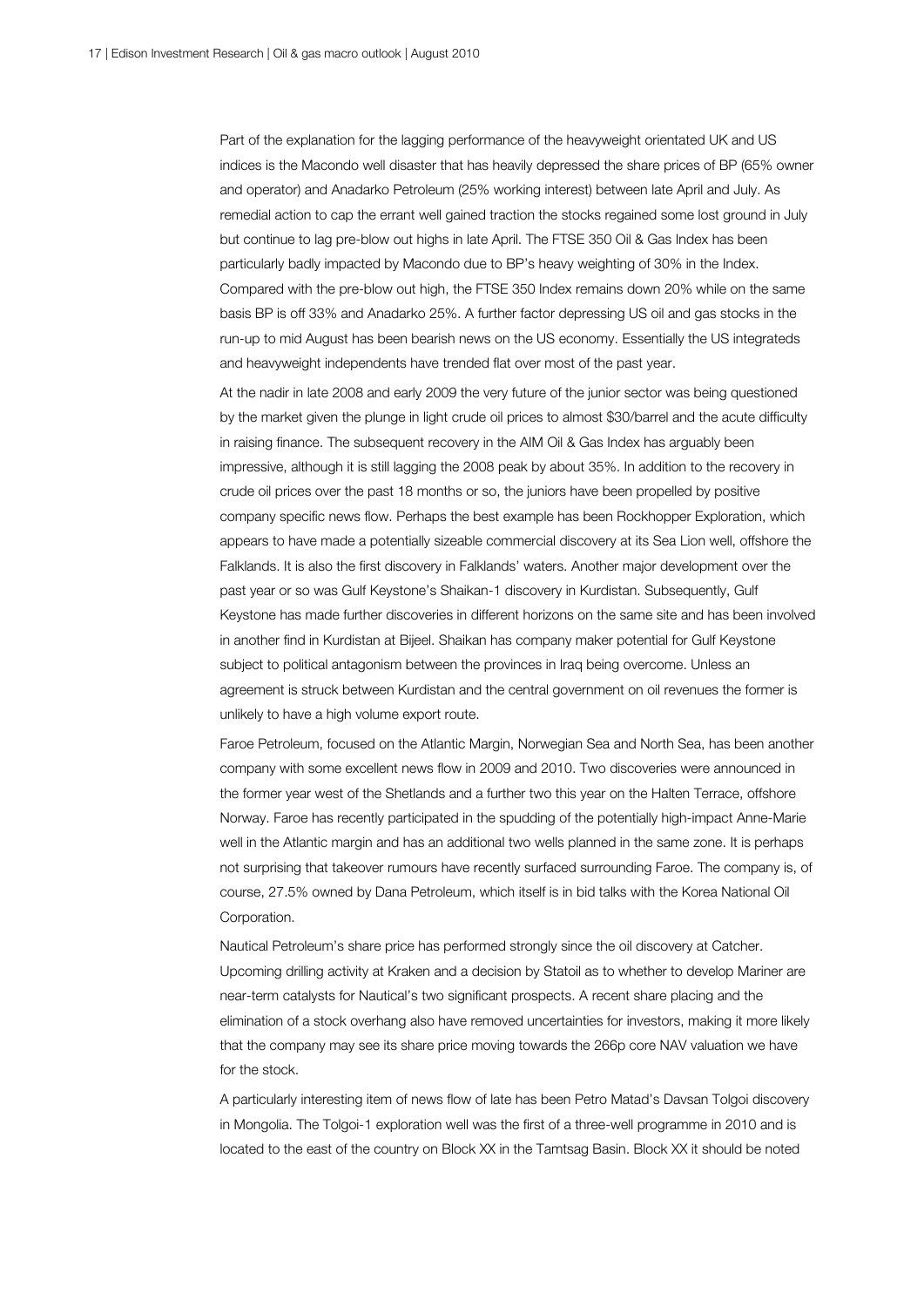stands immediately to the south of Mongolia's largest oilfield, operated by the Chinese concern Daqing, a subsidiary of Petro China. Drilling has taken place on the Davsan Tolgoi anticline, the high point in the Tamtsag Basin and at Tolgoi-1 has encountered significant hydrocarbons and good quality reservoir sands. The remaining two wells scheduled for 2010 are expected to confirm the potential of the Davsan Togoi anticline. In addition to Block XX, Petro Matad has substantial acreage in Blocks IV and V in central Mongolia.

### Investment view

The key question now concerning oil stocks is how much mileage do they have assuming a lacklustre near-term outlook for the oil price. In the case of the integrateds we believe the answer is not a great deal given their sensitivity to the oil price and also an uninspiring macroeconomic backdrop. It should, however, be noted that on a variety of criteria the valuations of the integrated majors are very undemanding. For example, excluding BP, prospective cash flow multiples for 2010 are in the 5x to 7x range and market capitalisation to sales revenue ratios are roughly 0.6x to 0.8x. The majors, with the exception of BP, also offer sizeable dividend payouts and sport yields that compare very favourably with the 2.8% available on 10-year Treasuries assuming, of course, no drilling debacles. Yields on the majors currently run as follows: Exxon 2.8%, Chevron 3.5%, Conoco Phillips 3.7%, Royal Dutch Shell 5.8%, Total 5.8% and ENI 6.2%.

In our view, at around current crude oil prices the majors, other than BP, remain interesting cash flow and dividend plays. For this to change crude prices would probably need to drop below \$60/barrel on a sustained basis. For those seeking more excitement but not wishing to dabble in the high risk junior sector the emphasis should be on the mid tier E&P stocks in the US and UK stocks. They generally have the virtues of significantly rising production and exploration upside and may also be subject to takeover activity.

As far as the E&P juniors are concerned, we do not believe that in the aggregate they will be greatly impacted by a period of moderate crude oil price weakness. By and large they are not significant producers and are driven primarily by exploration and development related news flow. Generally, an oil price of \$70/barrel will be more than adequate for viable exploration projects. Over the coming months the potential for interesting news flow among the AIM juniors should remain intact. Particularly well placed companies in this regard could be Faroe, Nighthawk , Leni Gas & Oil, Gulf Keystone, Range Resources, Petro Matad and Xcite.

### Does BP have any mileage?

Since the Macondo well blow-out and Deepwater Horizon explosion, BP has lost over \$60bn in market capitalisation. The response among sell-side analysts has tended to be that since potential expenses and liabilities associated with the Macondo disaster are unlikely to exceed this amount, BP is a buy and may also be a potential takeover target. However, we suspect that this is too glib a view for two reasons. Firstly, there is still great uncertainty regarding future liabilities, particularly with regard to fines and penalties. There is also a question mark over how much of the tab, if any, will be picked up by its partners and contractors. At the present time we know that BP has incurred direct costs relating to the spill of \$6.1bn and has agreed to pay \$20bn into an escrow account to compensate third parties for damages over a period of years.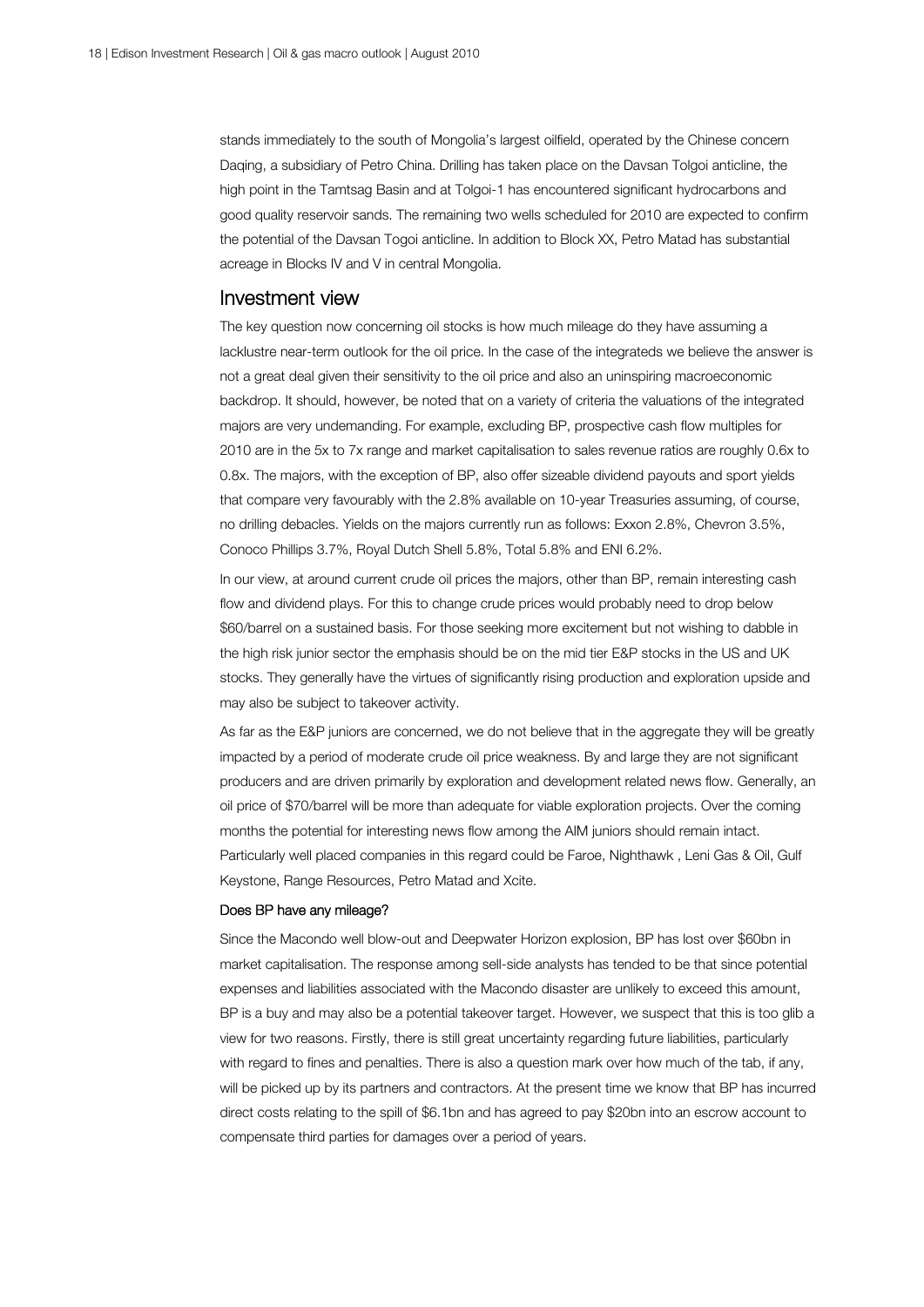In a worst case scenario, fines relating to the Macondo spill could be over \$20bn. This is based on the estimated 4.9mmbbls released into the ocean and a maximum permissible fine of \$4,300/barrel in the event that BP is found guilty of gross negligence or wilful misconduct. After allowing for some further costs relating to compensating the US Coast Guard, environmental clean-up and legal, it is quite easy to arrive at a total bill of at least \$50bn. Admittedly this is before allowing for any defrayment via BP's partners and contractors. So far however BP's partners, Anadarko and Mitsui, have refused to cover their theoretical share of the costs.

The second point to note concerning the Macondo disaster is that BP is planning to sell \$30bn of assets to finance the related costs. Importantly, this will materially reduce production and future cash flow along with dividend paying ability. Production, we believe, could drop in the near to medium term by at least 0.5mmb/d, possibly implying a \$5bn per annum fall in pre-tax cash flow. This is about half the pre Macondo dividend payout. Another important matter in the months ahead will be BP's regulatory status in the US and particularly whether or not it will be able to retain its position as an operator. All told, we believe that a drop in BP's valuation post Macondo of \$60bn or so is not unreasonable. In our view, BP is a greatly diminished company post Macondo with major near- to medium-term financial and reputational challenges.